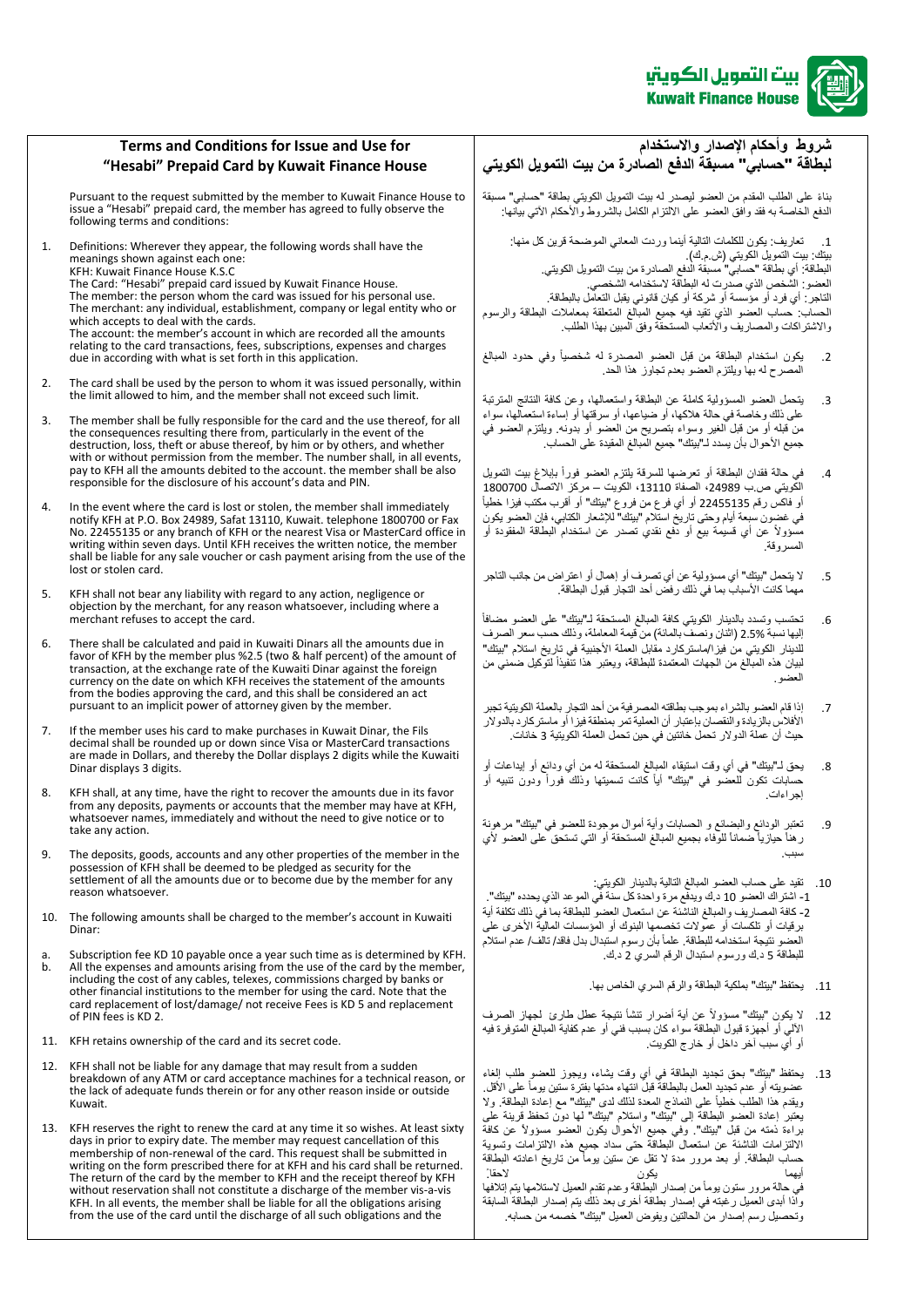

- settlement of the card account, or after the expiry of a period of not less than sixty days from the date on which the card is returned, whichever occurs later. In case 60-days passing without any attendance from the customer to collect it, the card will be spoiled. Anyhow if the customer calls for another card, the same will be issued and valid for the remaining period of subscription only after deducting the period since the termination date of the previous card. In both cases charges are collected from the customer's account upon an authorization to KFH from the customer. 14. KFH shall have the right to revoke the card whenever it deems it appropriate to do so without having to express any reasons, particularly in the following events: A - If the member violates any of the conditions set forth in this application. B - If he abuses the use of card, and particularly if he uses it for settling the prices of goods, works or services that violate the provisions of the Islamic Sharia. C - If the member suffers a preservative or executive attachment of his properties. D - In the event where judgment has been issued against the member to liquidate his properties or where he has been adjudicated bankrupt of where he suspends payment of his debts. E - In the event where the member becomes incompetent or dies. F - In the event of the closing of the account of the member. Whether by a decision of KFH or upon the request of the member. 15. If any of the events of revocation occurs, the member shall return the card to KFH, and all the obligations arising from the use of the card shall remain under the responsibility of the member until the discharge of all these obligations and the settlement of the card account. The return of the card by the member to KFH after the revocation thereof by it without reservation shall not constitute evidence of the release by the member of his obligations vis-à-vis KFH. 16. Benefits and promotions presented with the issuing of the credit / prepaid card are considered null and void immediately once the client cancels the card. The client shall not be entitled to benefit from any promotion or feature associated to the card; and has no right to claim it after the cancellation. Fees and charges of any use of such benefits and promotions after the cancellation of the card are the sole responsibility of the client. The client commits to turn in any other cards or promotions given to the client due to this card. 17. Every notice sent by KFH to the member at his address set forth in this application shall be deemed valid and legal. The member undertakes to notify KFH in writing of any change of his address. 18. KFH shall charge all the amounts referred to under Article 10, above, all the amounts of cash sale vouchers and all the amounts resulting from the use of the card to the account of the member. KFH shall send a statement of account to the member showing the amounts the member is required to pay. 19. The member waives the right to demand and audit of the relevant accounting books and records of KFH with regard to the member's obligations arising from the card, as set forth in this application. The member shall not object there to save where there is conclusive evidence to the contrary and where such evidence is acceptable to the audit and Sharia control bodies. 20. KFH shall have the right to amend these terms and conditions at any time it so wishes. By announcing the amendment at its branches, the amendment shall be valid with effect from the date thereof unless the member rejects the amendment, and by doing so, he is deemed to request cancellation of the cards, and thereupon shall be subject to the provisions of Articles 14, 13 and 15. 21. The member declares that he is aware of, understands, accepts and agrees that the services made available through the card are not available in certain countries on certain days due to the fact that the personnel are on official, national and religious holidays. The member confirms that he is aware of and accepts this fact. 22. The member authorizes KFH to deduct the amounts incurred by him because of the use by him of the card, in Kuwaiti Dinar, by debit to his current account, saving investment account or any other accounts of the customer at KFH. 23. I the undersigned holding Civil ID number shown above acknowledge and approve that credit information network company KSCC allows the banks, investment companies supervised by Kuwait Central Bank, Kuwait Finance House and the commercial establishments supervised by Ministry of Commerce and Industry, as such institution of which are entitled to grant credit facilities through the sales by installments for goods and services, and which are subject to the law no.2 for the year 2001. Al such instructions to exchange all the information relating to the consumer loans and the credit facilities corresponding to sales by installments granted by the said institution 14. لـ"بيتك" الحقّ في إلغاء البطاقةً عندماً يرى ذلك دونٍ إبداء الأسباب وعلى الأخص في الحالات الأتية: أ ً - إذا خالف العضو أي شرطً من الشروط المدونة في هذا الطلب ب - إذا أساء استخدام البطاقة وبوجه خاص في حالةً استعمالها للوفاء بأثمانٍ بضائع .<br>أو أعمال أو خدمات مخالفةً لأحكام الشريعةَ الإسلامية. ت - إذا وقع الحجز على ممتلكات العضو سواء كان الحجز تحفظياً أو تنفيذياً. ث - ُ في حالةً صدورٍ حكم على العضو بتصفيةً ممتلكاته أوّ إشهارً إفلاسهً أوّ توقف عن دفع ديونه. ج - فَمِّي حالةً فقدانٍ أهليته أو وفاتهً. ـ<br>هـ - في حالةً إغلاق الحساب المفتوح باسم العضو سواءً تم بقرار من "بيتك" أو بناءً على طُلب العضو . 15. عند تحقق إحدى حالات الإلغاء يجب على العضو إعادة البطاقةً لـ"بيتك" وتبقي جميع الالتزامات الناشئةً عن استخدام البطاقةً من مسؤولية العضو حتى سداد جميع هذه الالتزامات وتسويةً حساب البطاقةً ولا يعتبر إعادة العضو البطاقة إلى "بيتك" بعد إلغائهً لها دون تحفظ قرينةً على بر اءةً ذمته من التز امات قبل "بيتك". 16. في حال تقديم أي عروض أو مزاياً مع إصدار البطاقة الائتمانية / مسبقة الدفع فإنها تسقطً فور إلغاء العميل للبطاقةً ولا يتمتع العميل بالمزايا والعروض المقدمةً مع البطاقةً ولا يحق للعميل إستخدامها بعد الإلغاء ويتحمل العميل كافة الرسوم المترتبة على أي إستخدام لهذه المزايا والعروض بعد إلغاء البطاقة. ويلتزم العميل بتسليم أي بطاقاتً أخرى أو عروضٌ تم منحهاً له وفقٍ مزاياً مع إصدار البطاقة. 17. كل إخطار يوجه من "بيتك" إلى العضو على عنوانه المدون بهذا الطلب يعتبر صحيحاً وقانونياً. ويتعهد العضو بإخطار "بيتك" كتابةً بأي تغيير في عنوانه ويفوض العضو "بيتك" بالحصول على عنوان السكن والعمل الخاصين به من هيئة المعلومات المدنية دون أدنى مسؤولية على الهيئة. 18 . يقيد "بيتك" جميع المبالغ المشار إليها في المادة العاشرة أعلاه وجميع مبالغً قسائمً الدفع النقدي وكافةً المبالغ الناتجةً عن استخدام البطاقةً على حساب العضو ويقوم "بيتك" بإرسال كشف حساب إلى العضو مبيناً فيه المبالغ المطالب بتسديدها. 19. يتنازل العضو عن طلب تدقيق دفاتر وقيود حسابات "بيتك" المتعلقة فيما يستحق عليه من التزامات ناشئةً عن البطاقةً والموضحةً في هذا الطلب ولا يحق له الاعتراض عليها مالم توجدً قرائن قطعيةً تدل على العكس وتقتنع بها جهات التدقيق والرقابة الشرعيةً.ً 20 . يحقً لـ"بيتك" تعديلً هذه الشروط والأحكام في أي وقت يشاءً. وبإعلان "بيتك" عن التعديل في فروعه يصبح ساري المفعول من تاريخه مالم يرفض العضو التعديل فيعتبر طالّباً إلغاء البطاقةً وتطبقٌ عليه الإجراءات المبينة في البند رقم (13، 14، ً.)15 21 . يقرّ العضو بعلمه وإدراكه وقبوله وموافقته على أن الخدمات التي تهيئها البطاقة تتوقف في بعض الأَقطار في بعض الأيام. وذلك بسبب عدم تواجد الجهازُ الوظيفي خلال العطّلات الرسميةً والوطنية والدينية. ويؤكد العضو معرفته بذلكً وقبولهً لها. 22 . يفوض العضو "بيتك" بخصم المبالغ المترتبة عليه من جراء استعماله للبطاقةً وذلك بالدينار الكويتي من حسابه الجاري، أو التوفير الاستثماري الممتاز أو غيره من حسابات العميل لدى "بيتك". 23 أوافقٍ وأسمح لشركةً شبكةً المعلومات الانتمانيةً (ش.م.ك.م) بتبادل المعلومات الخاصةً بالقروضً االستهالكيةً والتسهيالتً االئتمانيةً المرتبطةً بعملياتً البيعً بالتقسيط وذلك فيما بين البنوك وشركات الاستثمار الخاضعةً لرقابةً بنكً الكويت<br>. المركزي وبيت التمويل الكويتي والشركات المؤسسات التجارية الخاضعة لرقابة وزَارةً التجارةً والصنّاعة التيّ تقومً بمنحّ تسهيلاتٌ ائتمانيةً وفقاً للقانون رقم 2 لسنةً ً.2001 24 لـ "بيتك" الحق في تعديل المزايا أو إضافةً مزاياً أخرى لحاملي هذه البطاقات. 25 ـ المدون أعلاه هي الشروط والأحكام التي تحكم العلاقةً وتخضع فيها لم يرد به نص خاص بها للأحكام والقوانين النافذة في دولة الكويت ومن اختصاص محاكمها. 26. لن يتم إرسال كشف الحساب عبر البريد، للحصول على كشف حساب يرجى التسجيل عبر خدمة KFH online من خلال زيارة kfh.com. 27 . يقر العضو باطلاعه وموافقته على جميع الرسوم والعمولات المذكورة ببيان الأجور والعمولات المعلن عنه في فروع بيت التمويل الكويتي أو عبر موقع "بيتك" على شبكة الإنترنت KFH online. 28. يقر العضو ويوافق على أن المبلغ المستحق للبطاقةً قد يتجاوز حد البطاقةً في حالةً عدم تمكن التجار من معالجةً طلب التسوية في الوقت المحدد. في مثل هذه الحالة، المعميلً هو المسؤول عن دفع المبلغ القائم على البطاقة. وهذا ينطبق على كل من
- 24. KFH has the right to modify the privileges or add any additional privileges for the benefit of the holders of this card.
- 29 في حالةً تغيير الرسوم، يقوم بيت التمويل الكويتي "بيتك" بإخطار العضو من خلال القُنوات المستخدمةً من قبل "بيتك" لمراسلةً الإعصاء ومنها الوسائل الإلكترونيةً.

بطاقات الانتمان وبطاقات الدفع المسبق.